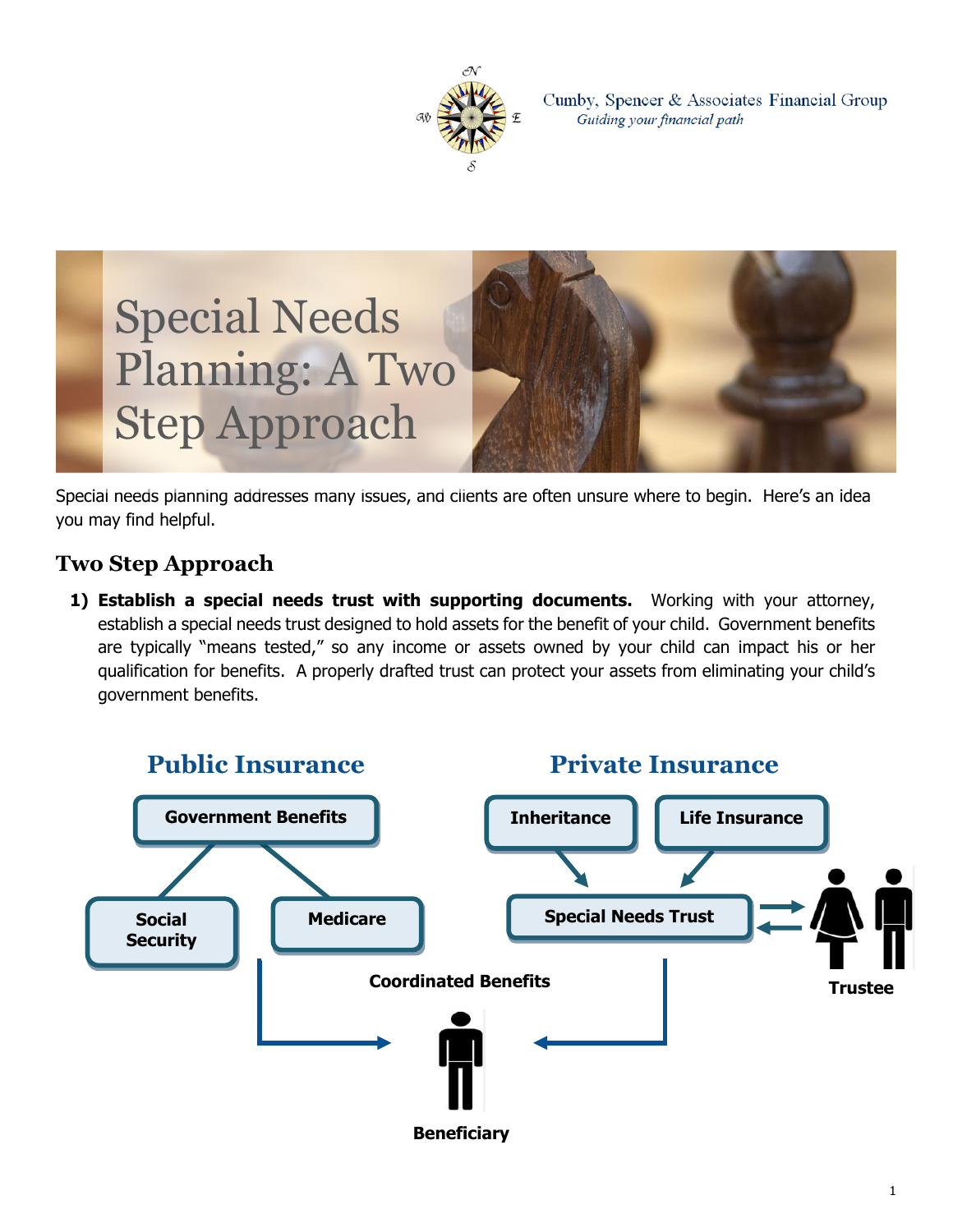**2) Fund the special needs trust with life insurance.** Life insurance provides capital to support your child when you are no longer alive to care for him or her. The first step is to consult your New York Life Agent to determine the proper amount and type of coverage appropriate for your particular situation. This chart may be helpful as you evaluate your needs.

| <b>Annual Cost of Care</b>                  |               |
|---------------------------------------------|---------------|
| <b>Life Expectancy of Child</b>             |               |
| <b>Expected Amount of Inheritance</b>       |               |
| <b>Expected Amount of Return on Assets*</b> | $\frac{1}{2}$ |
| <b>Total Life Insurance Needed</b>          |               |

Determining the financial requirements for your child's future happiness and prosperity requires the analysis of a number of factors including:

- ♦ Cost of maintaining your child's care in the event of the death of a primary and successor care giver or income provider.
- ♦ Cost of losing government funds from a change in law or change in circumstance.
- ♦ Determining goals such as medical care, education, community and independence.

Often times, the future becomes brighter knowing your child's financial security includes options.

## **Why life insurance?**

Through the power of life insurance, small checks can be used to provide a large check to secure the financial future of your child. In addition, a trust specially designed to coexist with government entitlement programs may provide an effective method of delivering the benefit of life insurance.

Today's uncertain economic outlook makes life insurance attractive as the power of leverage can allow dollars set aside for care to be used for other purposes.

Life insurance comes in many forms. Often times, the analysis of what type and how much is "best" is a function of need, age, cash flow and available assets.

Your New York Life agent can help you protect those you care about by obtaining life insurance that: fits your budget; is the right amount; and is the most suitable kind of insurance coverage.

<sup>\*</sup>Hypothetical rate for illustrative purposes only and does not represent any particular investment.